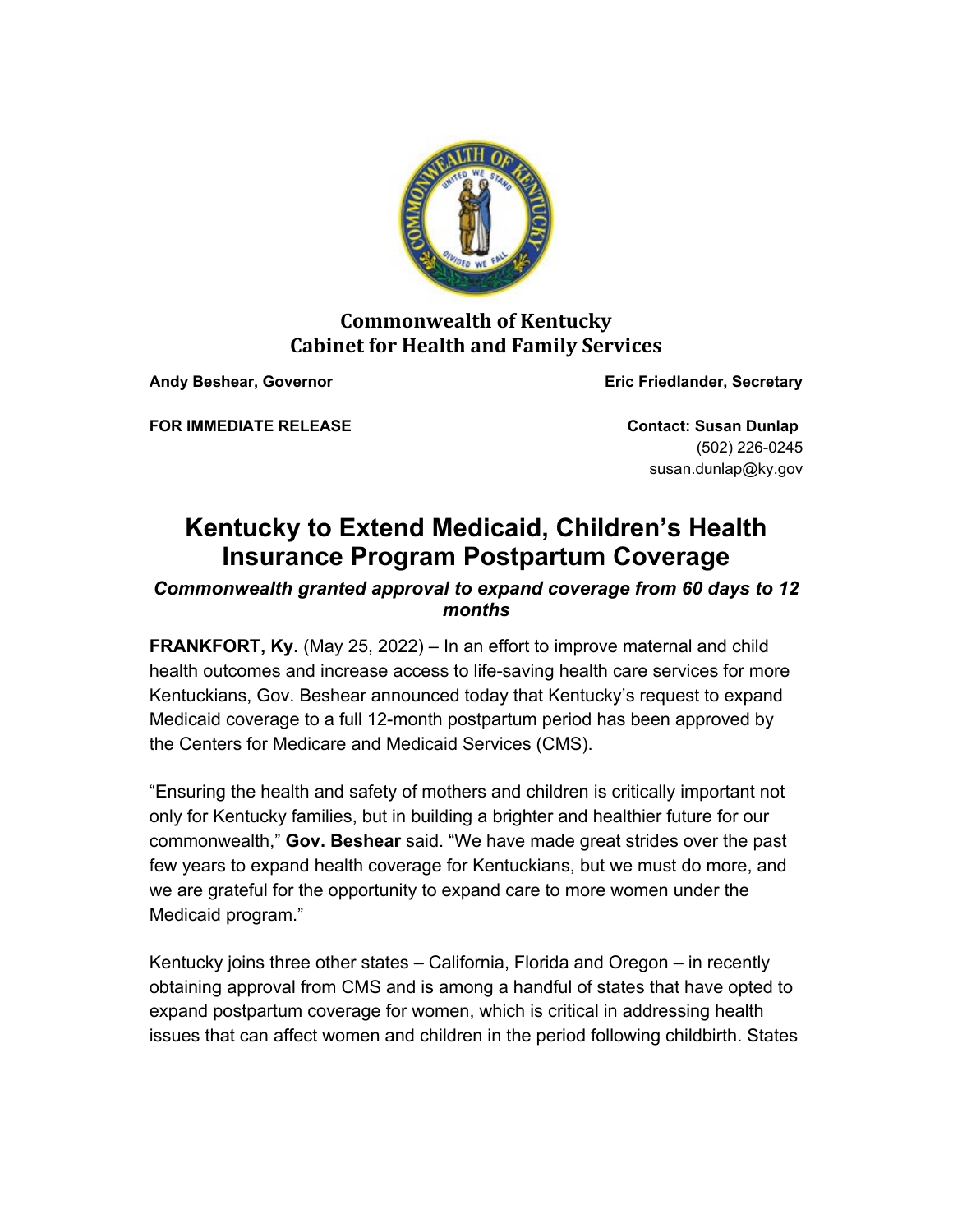that previously received approval from CMS include South Carolina, Tennessee, Michigan, Louisiana, Virginia, New Jersey and Illinois.

"Medicaid expansion and our new state-based marketplace, [kynect,](https://urldefense.com/v3/__https:/lnks.gd/l/eyJhbGciOiJIUzI1NiJ9.eyJidWxsZXRpbl9saW5rX2lkIjoxMDAsInVyaSI6ImJwMjpjbGljayIsImJ1bGxldGluX2lkIjoiMjAyMjA1MjUuNTg0NjQ2MTEiLCJ1cmwiOiJodHRwczovL2t5bmVjdC5reS5nb3Yvcy8_bGFuZ3VhZ2U9ZW5fVVMifQ.C-iiNPNeULqaMxJHzWOZ5fQ6uRhESUBUX25n_T-NfWQ/s/268278193/br/131909043468-l__;!!Db6frn15oIvDD3UI!gEV1LnW8pp_kmx7PckQ3zOG6cmMkRFtdfZE8guj3IbjKHxCOzz-JtlxF4bNeg_WS9yB6H3knU7Q8znUhgVc20as-S5C2tQ$) are examples of our commitment to ensuring access to health care for all Kentuckians," **Lt. Gov. Jacqueline Coleman** said. "Kentucky is excited about extending postpartum coverage to 12 months and would like to thank our partners at CMS who assisted us with the state plan process that allows us to move forward with this important initiative."

In December of 2021, the Biden-Harris Administration notified Medicaid agencies of a change that would allow states to extend postpartum coverage from 60 days to 12 months through a simple Medicaid State Plan Amendment beginning on April 1, 2022.

"Under Gov. Beshear's leadership and with bipartisan support from the General Assembly, Kentucky is focused on providing a continuum of health care coverage across the commonwealth," **Cabinet for Health and Family Services Secretary Eric Friedlander** said. "Currently, more than half of Kentucky's children are covered in Medicaid or KCHIP, and each year we cover half of all births in the state."

"Expansion of postpartum coverage will ensure approximately 10,000 women remain covered in Medicaid and KCHIP after giving birth," **Kentucky Medicaid Commissioner Lisa Lee** said. "This coverage will allow them to access medical services to make sure their health care needs, as well as the health care needs of their babies, continue to be met."

According to a report published by the HHS Office of Assistant Secretary for Planning and Evaluation, 1 in 3 pregnancy-related deaths occur between one week and one year after childbirth in the United States. The postpartum period is critical for recovering from childbirth, addressing complications of delivery, ensuring mental health, managing infant care and transitioning from obstetric to primary care.

## **-30-**

*The Cabinet for Health and Family Services is home to most of the state's human services and health care programs, including the Department for Medicaid Services; the Department for Community Based Services; the Department for*